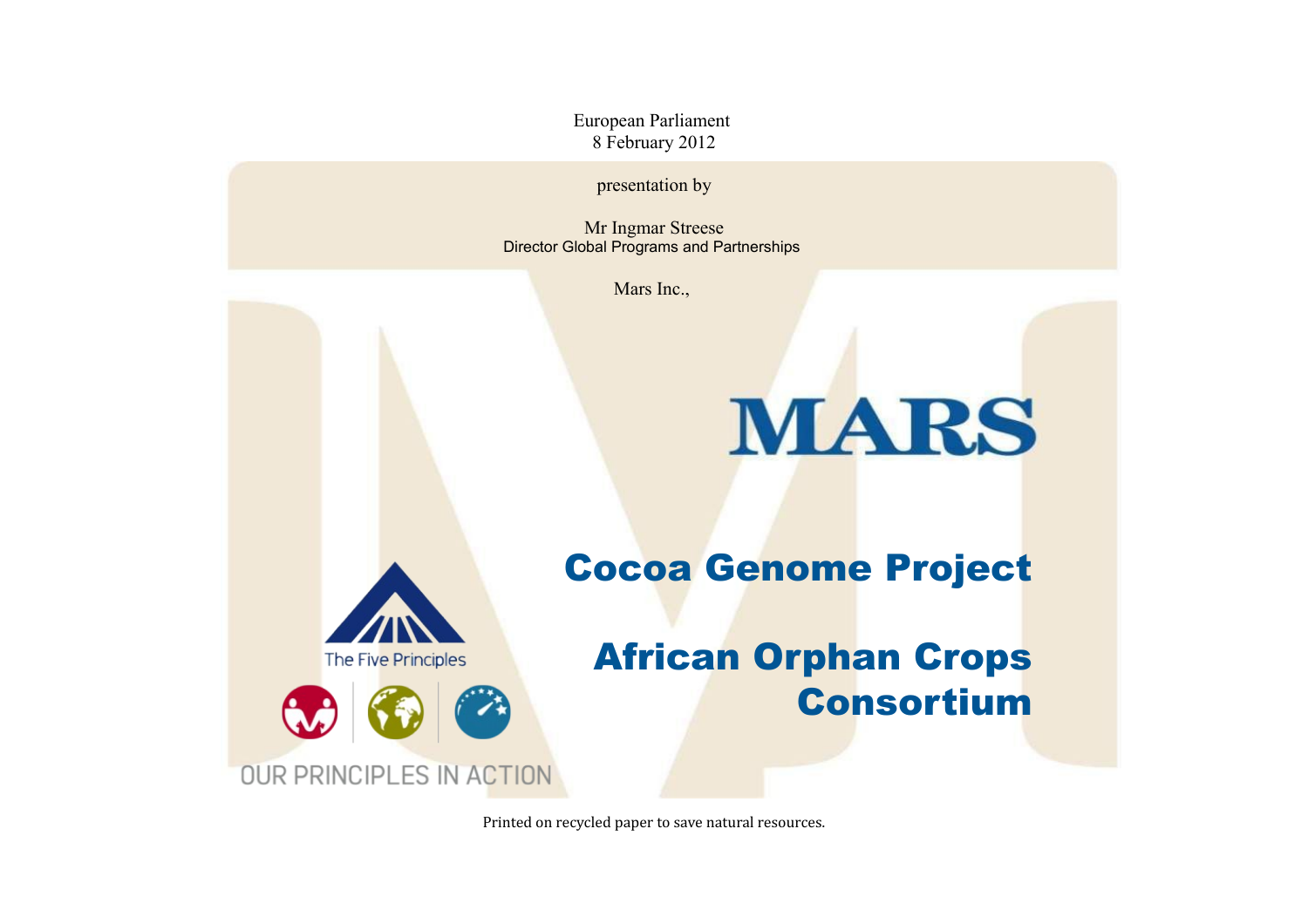## Cocoa Genome Project

Cocoa is an important crop to many developing nations, but it's difficult to grow and study, and there hasn't been much progress in research and breeding of cocoa varieties that are highly productive and resistant to pests and diseases. By understanding and characterizing the genome, scientists can help farmers use their natural resources more efficiently and produce more cocoa using less land



In 2008, Mars announced plans to 'unlock' the cacao genome. By analyzing the genome of hundreds of trees in South-America, Mars' scientists identified 10 distinct structure groups of the tree and their exact origins

In 2010, three years ahead of schedule, together with our partners (US Department of Agriculture-Agricultural Research Service (ARS), IBM) we released the cacao genome to the public domain. To allow scientists to apply this knowledge for the benefit of cocoa growers, the genome findings have been shared through the Public Intellectual Property Resource for Agriculture (PIPRA) and the Cacao Genome Database. Our research has identified more than 35,000 unique genes within the cocoa genome. The gene sequences will not be patented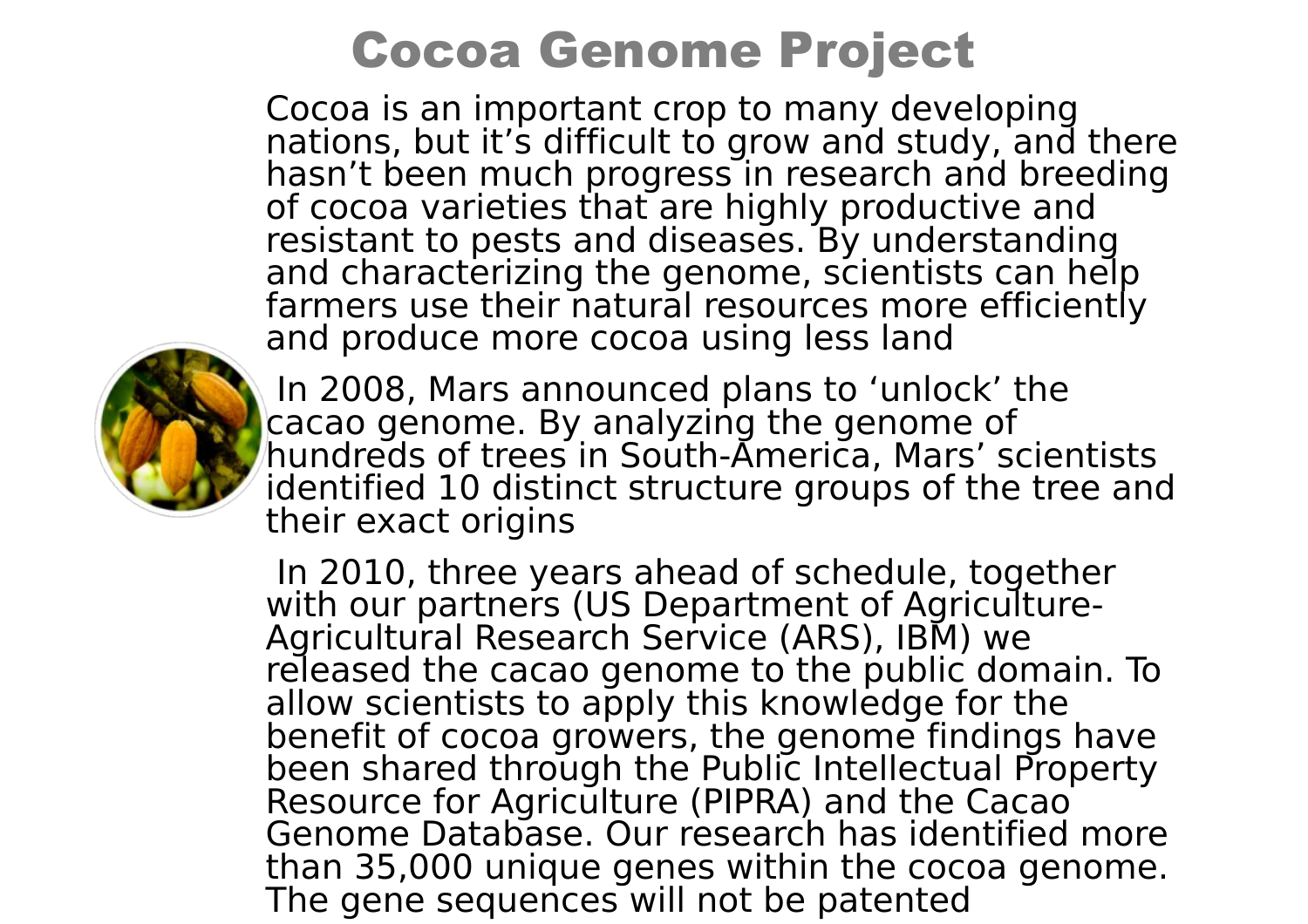## Cocoa Genome Project

The reason behind is to make sure that *all* can benefit from the knowledge, and that scientists can immediately begin using the findings to improve their traditional methods of cultivation, demonstrating the role business can play in addressing global issues. The research will lead to quicker, more accurate breeding and allow farmers to plant better-quality cocoa that is healthier, stronger, highly productive and more resistant to pest and other threats

Farmers can then use the 'extra space' on their land to grow more crops and increase their income

As leaders in cocoa science, Mars felt it as duty and responsibility to help scientists and farmers better understand the plant, so that the millions of cocoa farmers and people who rely on cocoa for their livelihoods can flourish

More information on [www.mars.com](http://www.mars.com/) or [www.cocoasustainability.com](http://www.cocoasustainability.com/)

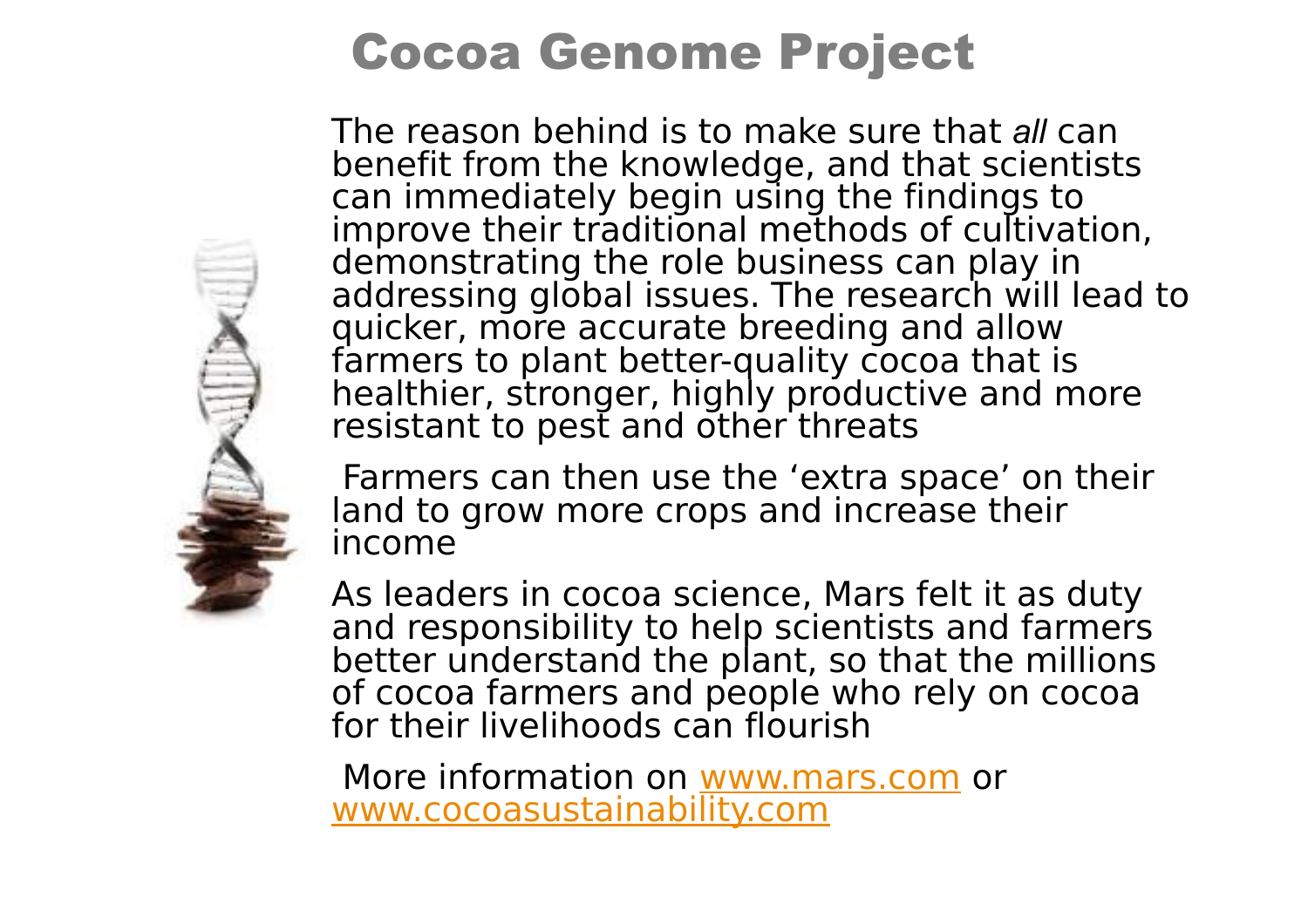#### African Orphan Crops Consortium

Mars is co-founder of the African Orphan Crops (AOC) consortium to improve Africa's neglected food crops, addressing the global challenge of food security and economic empowerment



The AOC will work with African scientists to identify over the next five years at least two dozen food crops and tree species that have been neglected by science because they are not economically important on the global market

As part of the initiative, AOC plans to sequence the genomes of these so-called 'orphan crops' (neglected by research and breeding) and apply that knowledge, using the most advanced breeding techniques and technologies, to develop new varieties of crops that are more nutritious, produce higher yields, and are more tolerant of environmental stresses, such as drought